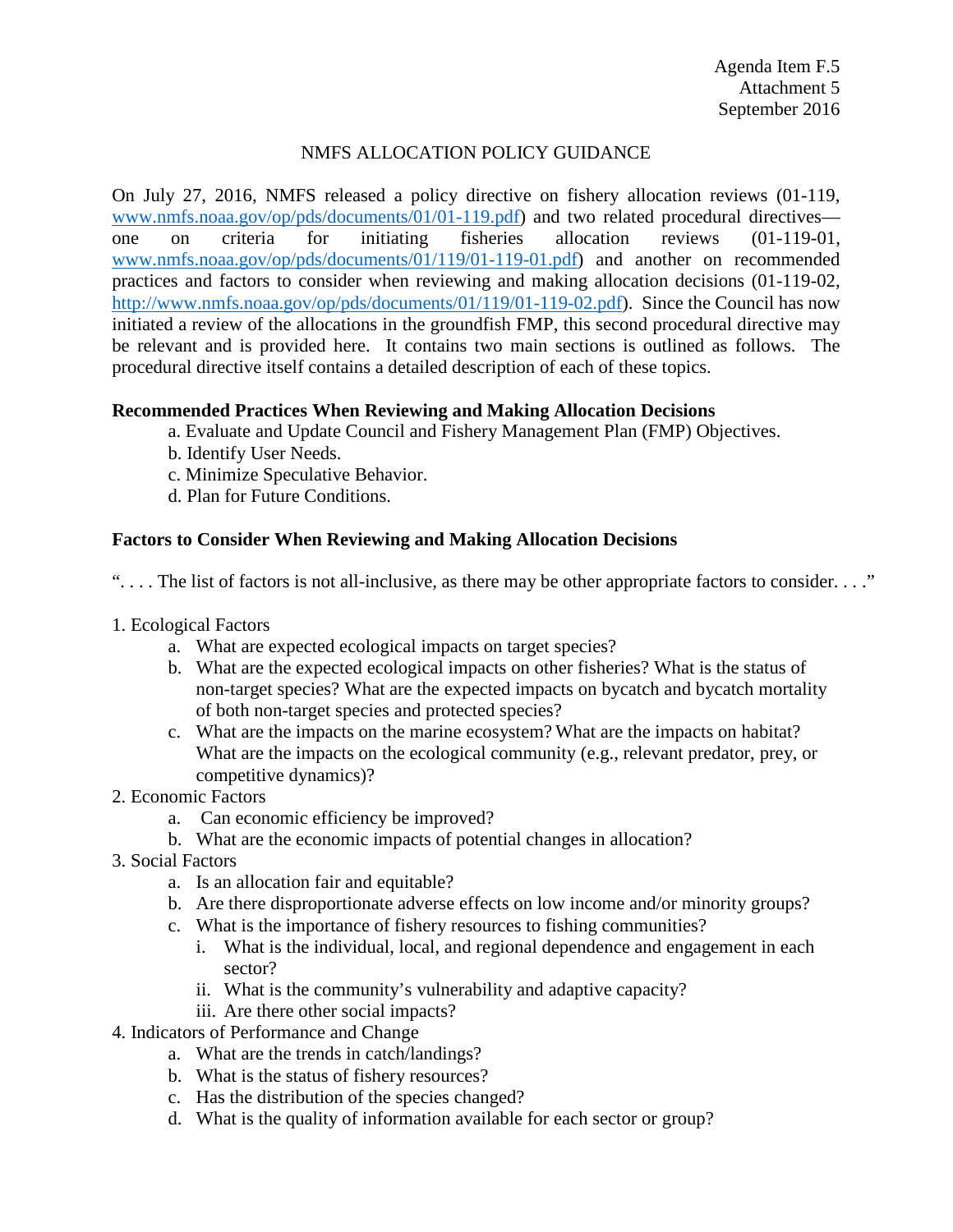| Department of Commerce * National Oceanic & Atmospheric Administration * National Marine Fisheries Service |
|------------------------------------------------------------------------------------------------------------|
| <b>NATIONAL MARINE FISHERIES SERVICE PROCEDURAL DIRECTIVE 01-119-02</b>                                    |
| <b>July 27, 2016</b>                                                                                       |
|                                                                                                            |
| <b>Fisheries Management</b>                                                                                |
| <b>Fisheries Allocation Review Policy</b>                                                                  |
| <b>RECOMMENDED PRACTICES AND FACTORS TO CONSIDER WHEN REVIEWING</b>                                        |
| <b>AND MAKING ALLOCATIONDECISIONS</b>                                                                      |
|                                                                                                            |
|                                                                                                            |
| NOTICE: This publication is available at: http://www.nmfs.noaa.gov/op/pds/index.html                       |
| <b>OPR:</b> F/SF (W. Morrison)                                                                             |
| Certified by: F/SF (A. Risenhoover)<br><b>Type of Issuance: Initial</b>                                    |
|                                                                                                            |
| <b>SUMMARY OF REVISIONS:</b>                                                                               |
|                                                                                                            |
|                                                                                                            |
| Signed                                                                                                     |

Alan Risenhoover Director, Office of Sustainable Fisheries

# Recommended practices and factors to consider when reviewing<sup>1</sup> and making allocation decisions

#### **Background**

An allocation (or assignment) of fishing privileges is defined by the National Oceanic and Atmospheric Administration's (NOAA) National Marine Fisheries Service (NMFS) as "a direct and deliberate distribution of the opportunity to participate in a fishery among identifiable, discrete user groups or individuals" 50 CFR  $600.325(c)(1)^2$ . The Magnuson-Stevens Fishery Conservation and Management Act (MSA)<sup>3</sup> as well as other guidance or policy documents written by NOAA or NMFS include provisions, guidance, or information relevant to allocation decisions (see Appendix A for details). The guidance provided here does not modify or supersede any guidance associated with the National Standards, other provisions of the MSA or other applicable laws; rather, it is intended to help the Councils and NOAA review and update allocations under the MSA. Allocation can be across jurisdictions (e.g., state, regional), across sectors (e.g., commercial, for-hire, private anglers, tribal, research), and within sectors (e.g., individual fishermen, gear types). Allocation of fishery resources is a complex issue facing

<sup>&</sup>lt;sup>1</sup> For the purposes of this document "review" is the evaluation that leads to the decision of whether or not the development and analysis of alternative allocations is warranted, and is not, in and of itself, an implicit trigger to consider alternative allocation.

 $2$  www.nmfs.noaa.gov/sfa/laws policies/national standards/documents/national standard 4 cfr.pdf

<sup>&</sup>lt;sup>3</sup> www.nmfs.noaa.gov/sfa/laws\_policies/msa/documents/msa\_amended\_2007.pdf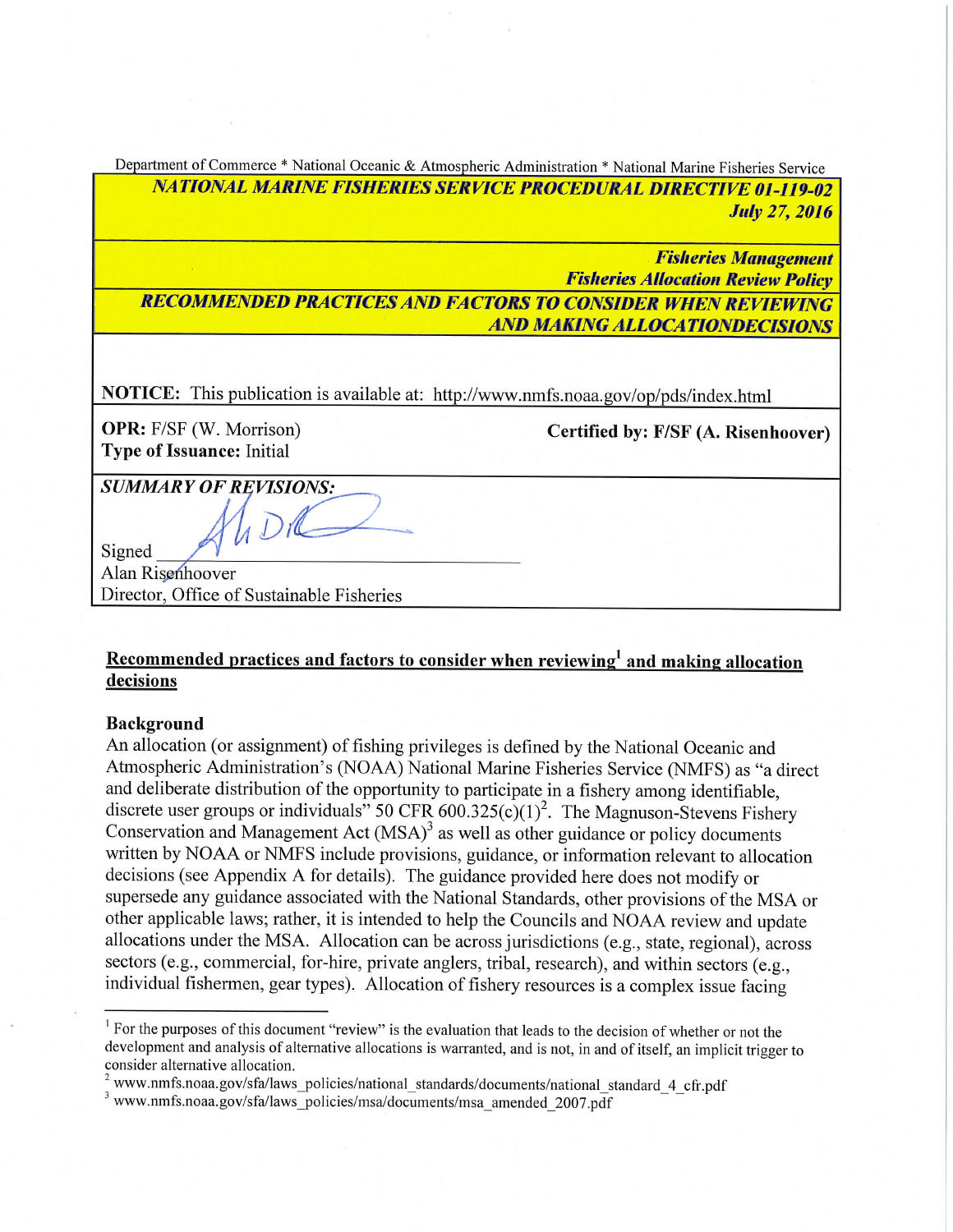fishery managers because of the history and tradition of access to fishery resources, the perceptions of equity that arise with allocation decisions, and differences in the economic and social values competing user groups place on those resources. In addition, fisheries management is not static and should be adaptable as environmental, ecological, social, and economic influences change. Therefore, allocation decisions need to be considered in the context of adaptive management. [4](#page-2-0)

In 2011, NMFS issued a contract for an outside entity to interview stakeholders about allocation issues. The report  $(Lapointe, 2012)^5$  $(Lapointe, 2012)^5$  is the first comprehensive compilation of fisheries allocation issues. NMFS commissioned the report to facilitate a productive discussion about allocation decisions and socio-economic objectives for fisheries management. It summarizes input from discussions with a wide range of stakeholders and suggests five steps NMFS can take to address allocation issues: 1) increase stakeholder engagement in allocation decisions, 2) increase biological and social science research and data, 3) periodically review allocation decisions, 4) compile a list of past allocation decisions, and 5) create a list of factors to guide allocation decisions.

This document addresses the fifth recommendation by providing a summary of recommended practices and guidance on allocation factors that a Regional Fishery Management Council  $\overline{(Countil)}^6$  $\overline{(Countil)}^6$  should consider when making allocation (initial or reallocation) decisions. The factors are drawn from, or are relevant to, MSA provisions and other legal mandates and thus should already be considered in the fisheries management process. The recommended practices are ideas that could improve the allocation process by increasing transparency and minimizing conflict. The Council Coordinating Committee created a companion document<sup>[7](#page-2-3)</sup> that describes triggers that can be used to determine when to review allocation decisions, addressing the Lapointe report's third recommendation. For the other three recommendations, NMFS has published two technical memorandums that contain a list of past allocation decisions<sup>[8](#page-2-4), [9](#page-2-5)</sup> and is continuing to work to increase stakeholder engagement and biological and social science research.

<span id="page-2-0"></span><sup>&</sup>lt;sup>4</sup> We describe adaptive management as the on-going process of evaluating if management objectives have been met and adjusting management strategies in response. We do not include large scale scientific manipulations aimed at answering scientific questions.

<span id="page-2-1"></span>**<sup>5</sup>** Lapointe, GD. 2012. Marine Fisheries Allocation Issues: Findings, Discussions and Options. George Lapointe Consulting LLC.58 pgs. External Assessment Completed for NMFS (December 2012). Available:

<span id="page-2-2"></span>www.nmfs.noaa.gov/stories/2013/01/docs/lapointe\_allocation\_report\_final.pdf <sup>6</sup> Throughout this document, guidance for Fishery Management Councils also pertains to Atlantic High Migratory Species Secretarial actions.

<span id="page-2-3"></span> $7$  NMFS Procedural Directive 01-119-01, Criteria for Initiating Fisheries Allocation Reviews, Council Coordinating Committee Allocation Working Group Document. http://www.nmfs.noaa.gov/op/pds/documents/01/119/01-119- 01.pdf

<span id="page-2-4"></span><sup>&</sup>lt;sup>8</sup>Morrison, W.E., T.L. Scott. 2014. Review of Laws, Guidance, Technical Memorandums and Case Studies Related to Fisheries Allocation Decisions. U.S. Dept. of Commerce. NOAA Technical Memorandum NMFS-F/SPO-148, 32 p. www.nmfs.noaa.gov/sfa/laws\_policies/national\_standards/documents/morrison\_scott\_nmfs\_f\_spo\_148.pdf 9 Plummer, M.L., Morrison, W., and E. Steiner. 2012. The Allocation of Fishery Harvests under the Magnuson-

<span id="page-2-5"></span>Stevens Fishery Conservation and Management Act: Principles and Practice. U.S. Department of Commerce, NOAA Tech. Memo NMFS-NWFSC-115, 84 p.

www.nmfs.noaa.gov/sfa/laws\_policies/national\_standards/documents/plummer\_allocationfishharvests\_tm115\_web final.pdf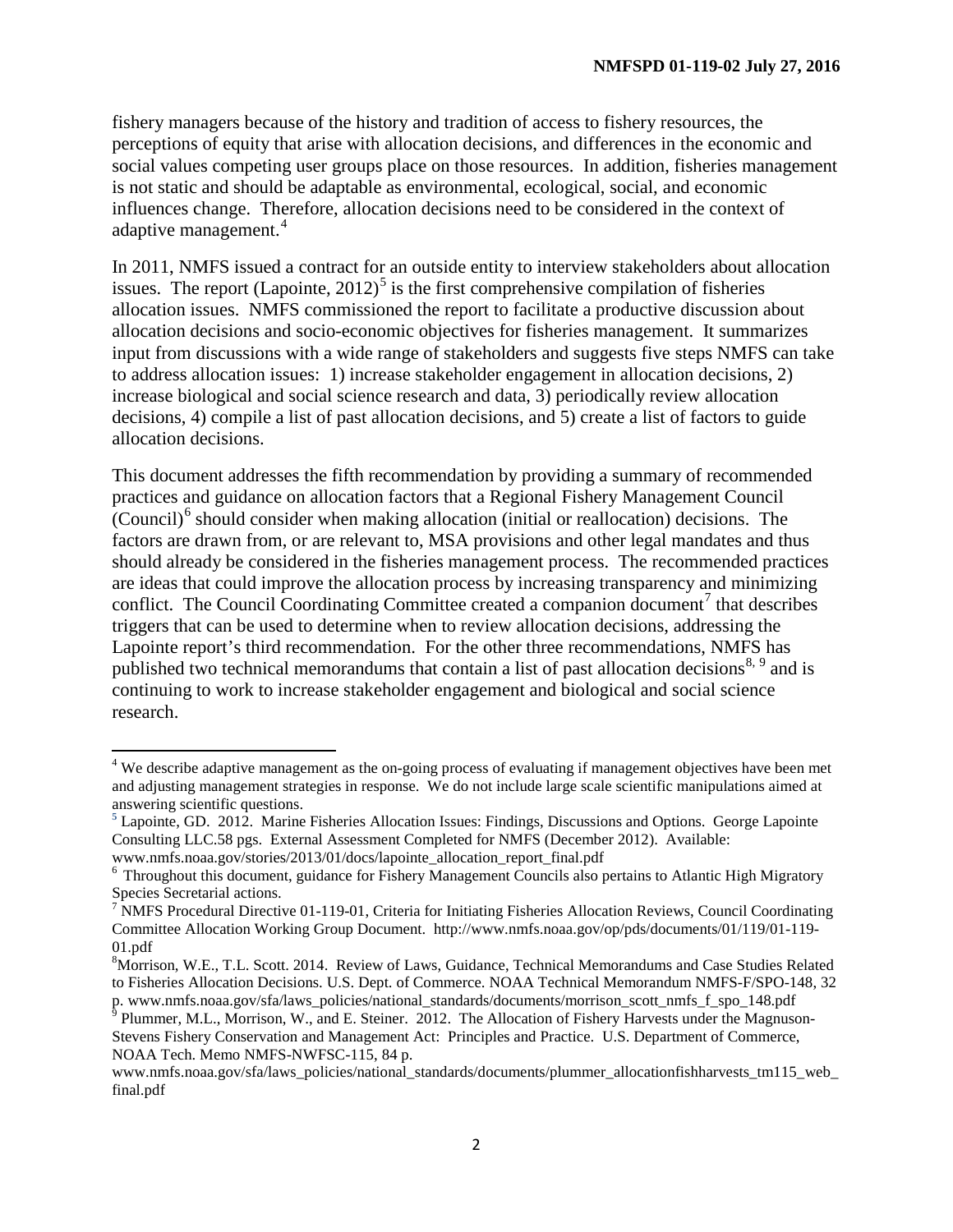#### **Recommended Practices When Reviewing and Making Allocation Decisions**

**Several recommended practices would improve the allocation process by increasing transparency and minimizing conflict. A list of recommended practices is below, although it should not be considered comprehensive and may not be applicable to all circumstances.** 

**a. Evaluate and Update Council and Fishery Management Plan (FMP) Objectives.** Council fishery management decisions often involve trade-offs (e.g., between management objectives within a fishery, or between two fisheries under the Council's jurisdiction). For example, maintaining employment may be in conflict with improving economic efficiency. Similarly, long-term goals related to rebuilding stocks may also be in conflict with short-term goals of minimizing impacts on fishery-dependent communities. Updated and measurable objectives help clarify decisions about these trade-offs within and between FMPs. If FMP objectives are not current, clear, or measurable, a Council should re-assess the FMP objectives prior to or concurrent to initiating the allocation discussion.<sup>[10](#page-3-0)</sup> In addition, the Council should use a transparent process for analyzing and determining trade-offs between FMP objectives and/or FMPs.

#### **b. Identify User Needs**.

The specific needs and interests of the different types of fishery participants or sectors within a fishery may vary. For example, recreational fishermen may be more interested in stable fishing opportunities than absolute numbers of fish retained. Therefore, articulating the needs of each type or sector should be completed near the beginning of the allocation discussion to facilitate identification of alternatives, which may reduce conflict. Once user needs are identified through a public process, those needs should be communicated and publicly available.

#### **c. Minimize Speculative Behavior.**

To limit situations which may lead to speculative behavior or practices<sup>[11](#page-3-1)</sup> whenever allocations are being considered, the Council should consider announcing a control date for a given fishery, by sector as appropriate, which is published by NMFS as an advance notice of proposed rulemaking. The control date provides notice that, if an allocation decision is made in an FMP or FMP amendment, there is no assurance that any entrance or increased effort into a fishery beyond said date will be used to determine allocations. Announcing a control date is common practice when creating limited access and catch share programs, but could also be used for allocation decisions between gear types, sectors, or groups.

#### **d. Plan for Future Conditions.**

To plan for future conditions, Councils may consider adopting in an FMP or FMP amendment mechanisms for implementing actions in an expedited manner, where

<span id="page-3-1"></span><span id="page-3-0"></span><sup>&</sup>lt;sup>10</sup> For general information on FMP objectives in the National Standard Guidelines, *see* 50 C.F.R. § 600.305(b):<br>http://www.fisheries.noaa.gov/sfa/laws policies/national standards/documents/national standards general cfr.  $\overline{11}$  For example, if fishermen expect future allocations to be based on catch history, they may decide to increase catch in order to improve their catch history, etc.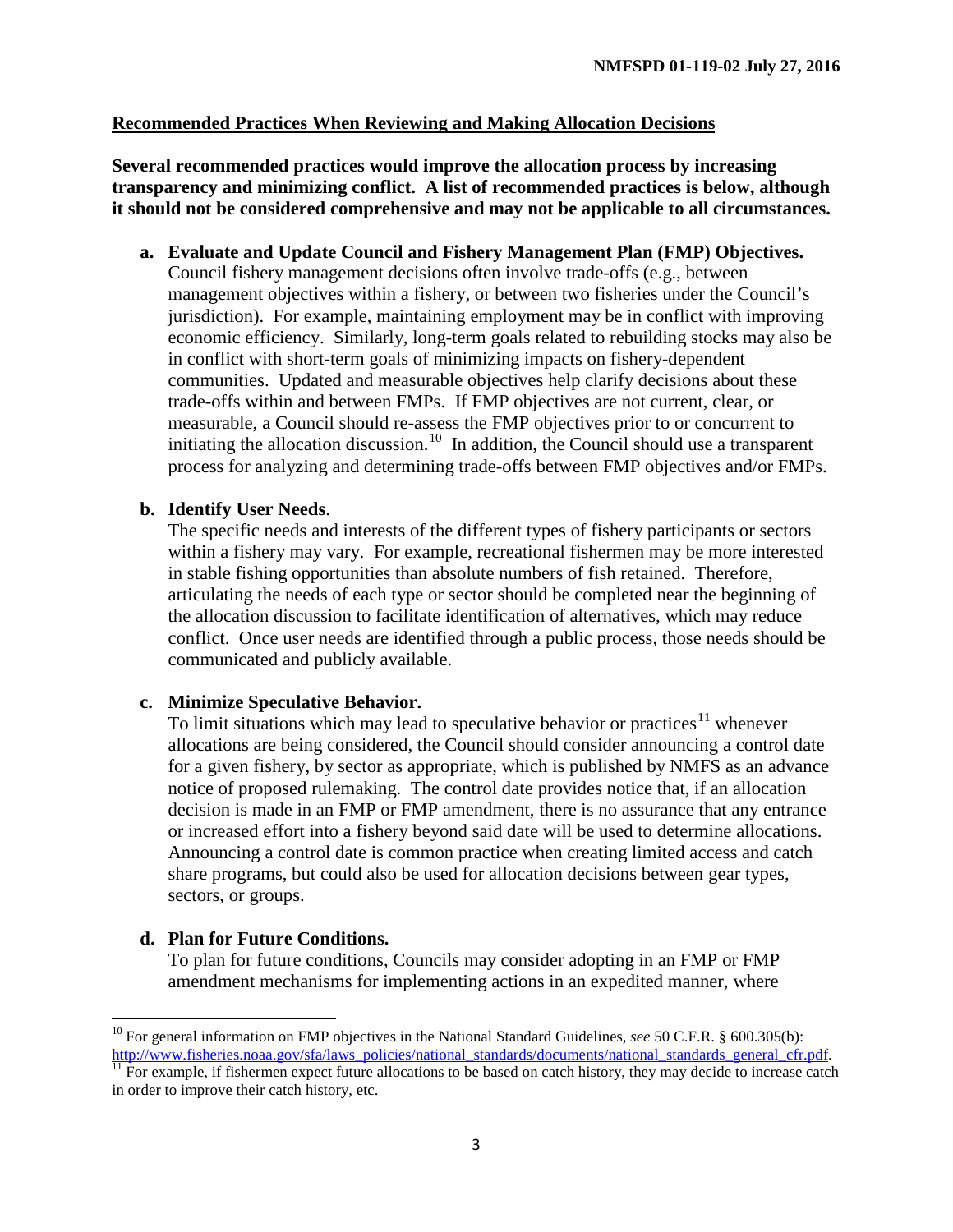appropriate and as consistent with the MSA, Administrative Procedure Act, National Environmental Policy Act, Executive Order 13653, and other applicable law. <sup>12</sup> For example, the Bering Sea and Aleutian Islands FMP includes pre-arranged "if/then" allocations for yellowfin sole between two sectors depending on the total allowable catch (TAC). If the TAC for the two sectors is greater than 125,000 metric tons (mt), then the first sector is allocated 60 percent; if the TAC for the two sectors is less than 125,000 mt, then the first sector receives an increasing apportionment.<sup>13</sup> The Mid-Atlantic bluefish FMP provides an example of a mechanism that incorporates more discretion than the example provided above. The Mid-Atlantic bluefish allocation is currently set as 83% recreational and 17% commercial.<sup>[14](#page-4-2)</sup> However, the FMP states that if the recreational sector is not projected to land its harvest limit for the upcoming year, then the commercial catch limit may be increased for that year as long as the combination of the projected recreational landings and the commercial quota does not exceed the total allowable landings.

A pre-arranged management response may be one option for allocating catch of a species that is expected to rebuild or shift distribution due to climate change, for example. Identifying, upfront, specific conditions that may result in changes in allocations could decrease controversy. We note that not all circumstances may be amenable to prearranged responses. For example, if external factors change significantly, the original analysis of impacts may no longer be considered adequate because the analysis would not capture the complete range of potential impacts or outcomes.

<span id="page-4-0"></span><sup>&</sup>lt;sup>12</sup> Some of these types of mechanisms are referred to by regions as "frameworks". *See* Appendix 3 of the NMFS Operational Guidelines at p. 3 at

http://www.fisheries.noaa.gov/sfa/management/councils/operational\_guidelines/og\_append.pdf. As the Guidelines explain, frameworking is not intended to circumvent standard FMP/amendment and rulemaking procedures, and must be done consistent with the MSA and other applicable law. To the extent that MSA and other statutory requirements can be addressed up front when establishing such a mechanism, this may result in less analysis and process being needed when individual actions are executed under that mechanism. What analysis and process (including public comment) is required for each individual action will depend on the specific facts and circumstances of that action.  $Id$ .

<span id="page-4-1"></span><sup>&</sup>lt;sup>13</sup> Northern Economics, Inc. *Five-Year Review of the Effects of Amendment 80 to the Bering Sea and Aleutian Islands Groundfish Fishery Management Plan.* Prepared for North Pacific Fishery Management Council. April 2014.

<span id="page-4-2"></span><sup>&</sup>lt;sup>14</sup> Amendment 1 to the FMP for the Atlantic Bluefish Fishery, 65 FR 45844 (January 26, 2000).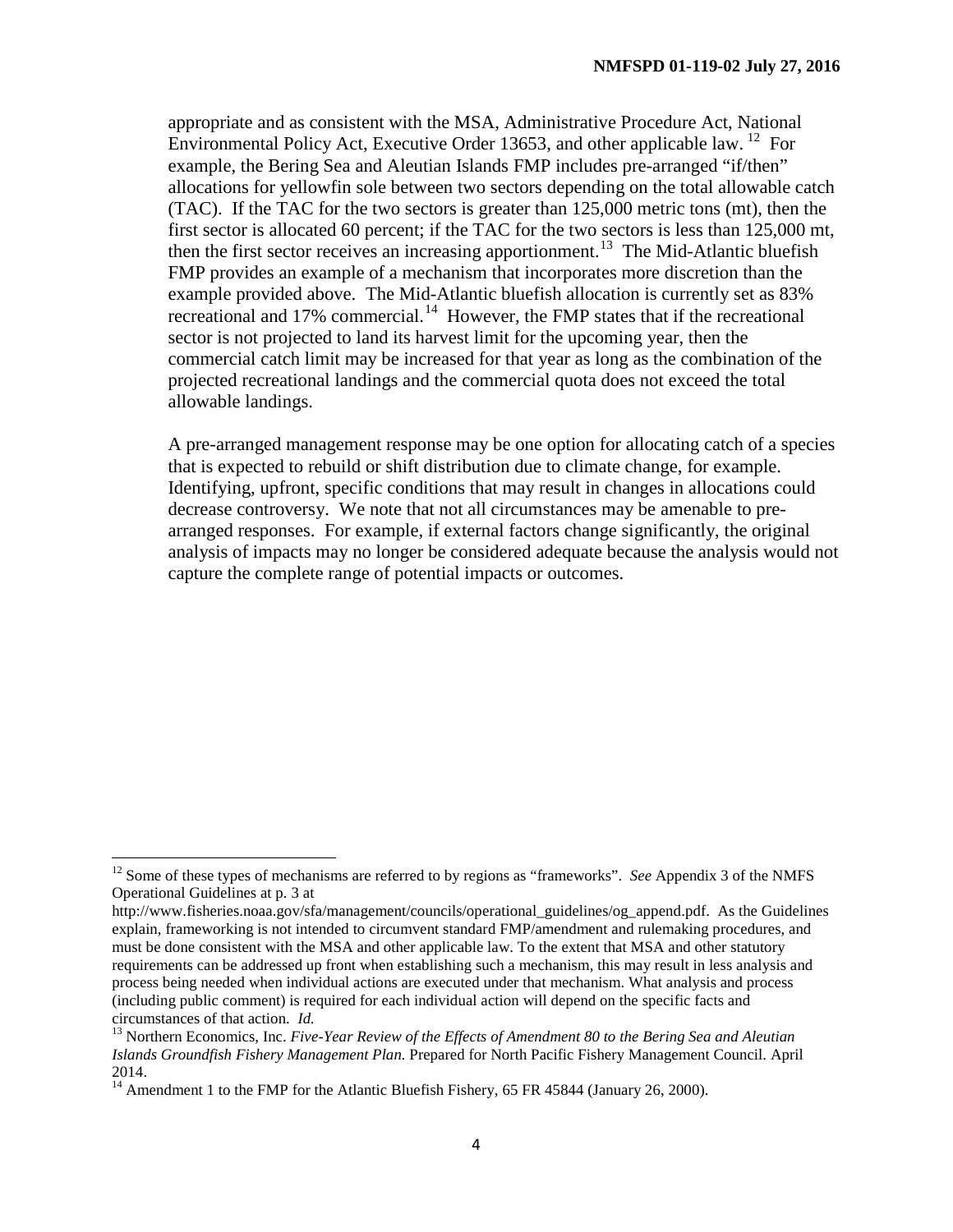#### **Factors to Consider When Reviewing and Making Allocation Decisions**

**Typically allocation decisions are closely aligned with historical use of the resource because the government[15](#page-5-0) is hesitant to limit historically established privileges and access (Rolph, 1983).[16](#page-5-1) While historical use may (or in some instances, shall) be taken into consideration when reviewing and making an allocation decision,[17](#page-5-2) the MSA requires achieving on a continuing basis the optimum yield (OY) from each fishery, which encompasses a broader range of considerations. [18](#page-5-3) Recognizing this, below is a list of different factors to consider when reviewing and making an allocation decision.** 

**The list of factors is not all-inclusive, as there may be other appropriate factors to consider. The factors do not prescribe any particular outcome with respect to allocations, but rather, are intended to provide a framework for the allocation analysis. Factors should be compared between groups for which an allocation decision is relevant**. **The priority and weight afforded each factor will vary depending on the time horizon of the decision, [19](#page-5-4) the objectives of the allocation decision, the objectives of the FMP, and the overarching Council[20](#page-5-5) goals. If a factor is determined not applicable or unimportant for the allocation decision in question, the Council should clearly document its rationale for the determination for the record. Such documentation is necessary to produce a strong record demonstrating that the factor has been considered. Analysis of an allocation decision under these factors is not a substitute for documenting compliance with MSA mandates, although there may be overlap between certain factors and MSA mandates. Of particular note, National Standard 4, discussed under Social Factors below, has explicit requirements pertaining to allocations of fishing privileges.** 

#### **1. Ecological Factors**

Weakened or damaged marine ecosystems support a lower abundance and diversity of fish species, and may have a harder time adjusting to acute (e.g., hurricane) or long-term (e.g., climate change<sup>[21](#page-5-6)</sup>) impacts than healthy ecosystems. Because different fishing practices

<span id="page-5-0"></span> $15$  Rolph includes a wide range of resources in his analysis (forests, air waves, etc.). However, in most marine fisheries, Councils and Commissions in coordination with federal and state governments make the allocation decisions.

<span id="page-5-1"></span><sup>&</sup>lt;sup>16</sup> Rolph, E.S. 1983. Government allocation of property rights: Who gets what? Journal of Policy Analysis and Management 3:45-61.<br><sup>17</sup> For example, for limited access privilege programs, historical harvests and historical participation of fishing

<span id="page-5-2"></span>communities are among the required considerations for establishing procedures for allocations. 16 U.S.C. § 1853a(c)(5)(A).

<span id="page-5-3"></span><sup>&</sup>lt;sup>18</sup>16 U.S.C. § 1851(a)(1) (National Standard 1). "'[O]ptimum', with respect to the yield from a fishery, means the amount of fish which— (A) will provide the greatest overall benefit to the Nation, particularly with respect to food production and recreational opportunities, and taking into account the protection of marine ecosystems; (B) is prescribed as such on the basis of the maximum sustainable yield from the fishery, as reduced by any relevant economic, social, or ecological factor; and (C) in the case of an overfished fishery, provides for rebuilding to a level consistent with producing the maximum sustainable yield in such fishery". 16 U.S.C. § 1802(33).

<span id="page-5-4"></span><sup>&</sup>lt;sup>19</sup> For example, factors may be weighed differently when considering in-season allocation changes versus longer term changes such as decisions that last years.

<span id="page-5-5"></span><sup>&</sup>lt;sup>20</sup> Whenever Fishery Management Councils are mentioned, this guidance also pertains to Atlantic High Migratory Species Secretarial actions.

<span id="page-5-6"></span><sup>&</sup>lt;sup>21</sup> Climate change impacts could be positive or negative for individual species or systems.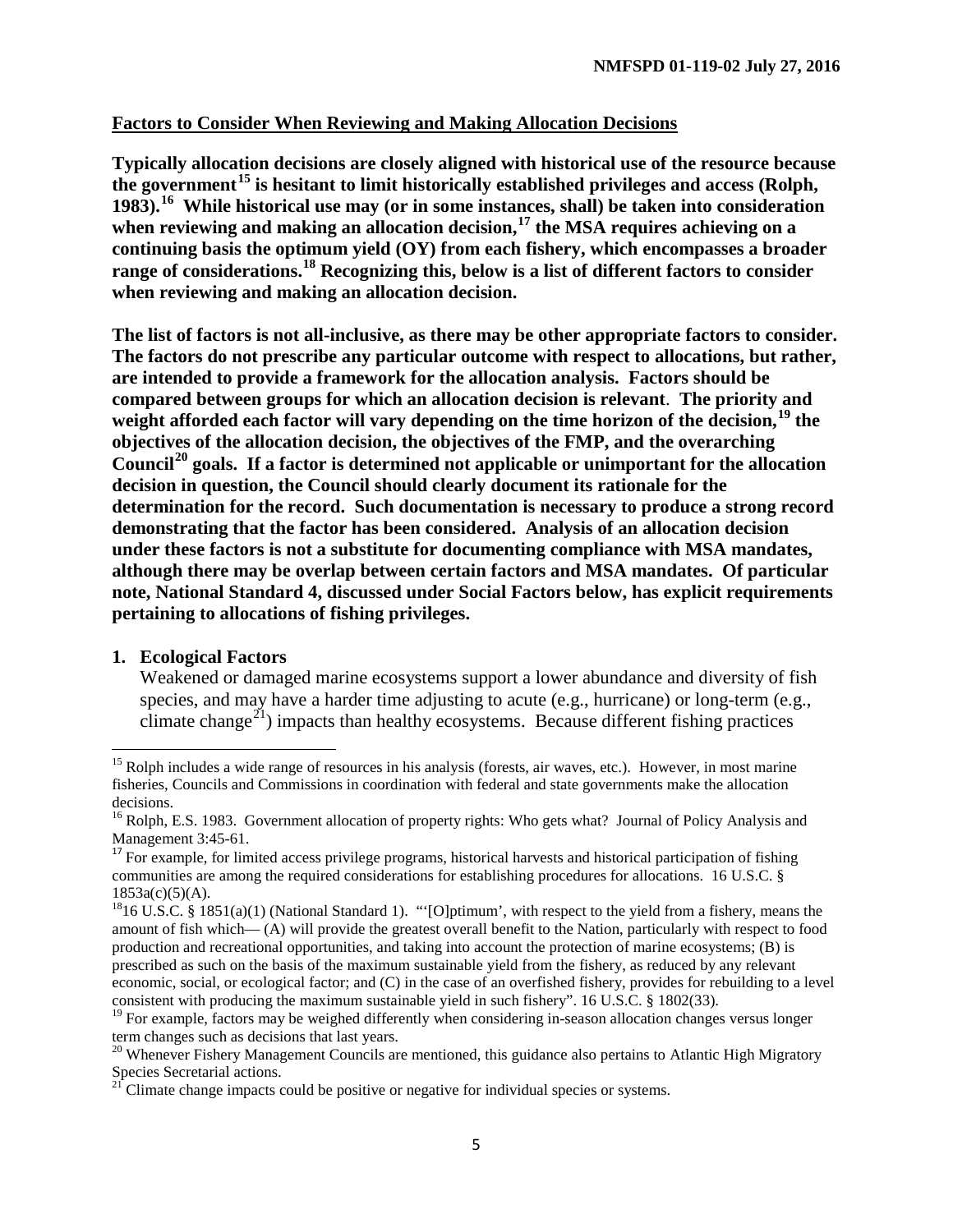(locations fished, gear types used, etc.) can have varied impacts on the marine ecosystem, decisions that determine the allocation between different sectors or groups should take into consideration the potential ecological impacts of allocation alternatives. When making allocation decisions, relevant ecological questions could include, but are not limited to:

## **a. What are expected ecological impacts on target species?**

Sectors can differ in their impacts on the target species. For example, sectors may target different stocks, sizes, or age classes, which could impact the productivity, distribution, yield, and/or recovery potential of the species.

**b. What are the expected ecological impacts on other fisheries? What is the status of non-target species[22](#page-6-0)? What are the expected impacts on bycatch and bycatch mortality of both non-target species and protected species?**

Ecological impacts can overlap among fisheries.<sup>[23](#page-6-1)</sup> Some ways ecological interactions occur are through bycatch, habitat, predator-prey dynamics, etc. For example, target species in one fishery can be incidental catch or bycatch in another. In addition, if the allocation of one species decreases, fishermen may increasingly target another species. Managers should assess the potential ecological impacts of a change in allocation to other fisheries when making allocation decisions. For example, if reducing bycatch is a priority then lowering allocations to sectors or gear types that have high bycatch could be considered.

**c. What are the impacts on the marine ecosystem?[24](#page-6-2) What are the impacts on habitat? What are the impacts on the ecological community (e.g., relevant predator, prey, or competitive dynamics)?**

Fishing can change an ecosystem through both direct and indirect effects. Direct effects include mortality of target and non-target stocks, interactions with marine mammals or other protected species, and disturbance of marine habitat. Indirect impacts to the ecosystem include removal of predators, prey, competitors, or structure that could result in shifts in the ecological community. Managers should consider the direct and indirect impacts of different allocation alternatives to the ecosystem when making allocation decisions. For example, decreasing allocations to gears that have high impacts on biotic hard-bottom habitats could be considered.

#### <span id="page-6-3"></span>**2. Economic Factors**

Allocation of a fishery resource has economic consequences for affected user groups that should be considered. Councils should be very specific in articulating what economic questions they want to consider when making allocation decisions. When making allocation decisions, relevant economic questions could include, but are not limited to:

#### **a. Can economic efficiency be improved?**

Councils should consider if the current or preferred allocation results in the most economically efficient**[25](#page-6-3)** use of resources. Cost-benefit analyses should be used to

<span id="page-6-0"></span> $22$  For the purpose of this document, non-target species are the species that were retained but were not the primary target species.

<span id="page-6-1"></span><sup>&</sup>lt;sup>23</sup> See 16 U.S.C. §§ 1853(a)(7) (requiring that FMP measures minimize, to the extent practicable, adverse effects on essential fish habitat caused by fishing) and (9) (requiring fishery impact statement) and 1851(a)(9) (requiring under National Standard 9 that FMP measures minimize to the extent practicable bycatch and bycatch mortality). 24 *See supra* note 22.

<span id="page-6-2"></span>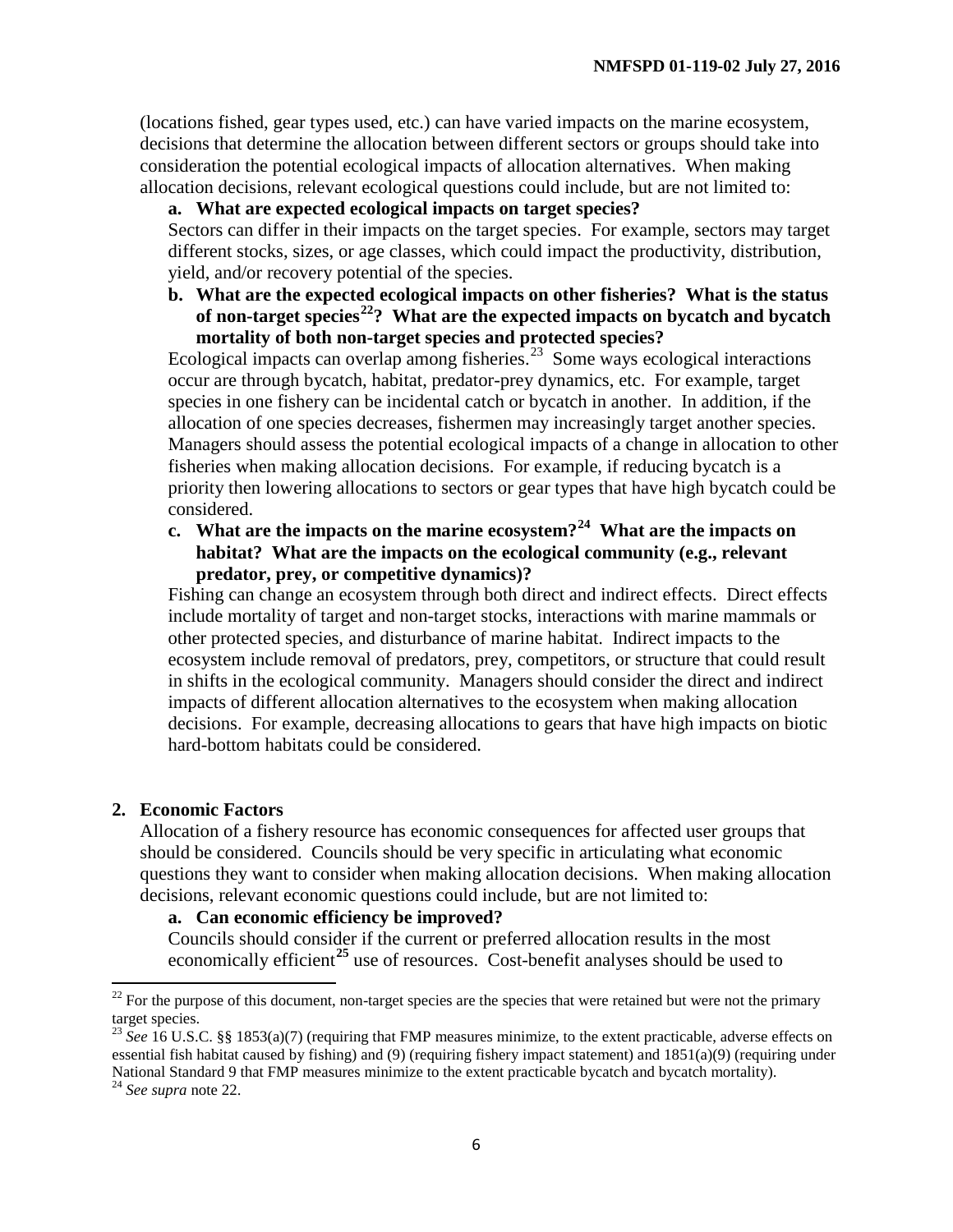estimate how a proposed allocation would change consumer and producer surplus (i.e., net economic benefits). From an economic analysis perspective, economic efficiency refers to how well resources are utilized in production and consumption<sup>[26](#page-7-0)</sup>; economic efficiency is achieved when all resources are allocated to their most productive use.<sup>27</sup> Analyses that estimate the monetary value individuals or sectors place on the marginal value of their share of the harvest (i.e., "willingness to pay") can inform how allocation changes could improve economic efficiency. However, if use within each sector is not allocated according to those who value the resource most, then information about access to the resource in each sector may also be necessary to determine the efficient allocation among sectors (Holzer and McConnell,  $2014<sup>28</sup>$ . Methods for estimating the economic efficiency of an allocation decision are being continually improved.<sup>[29](#page-7-3)</sup>

#### **b. What are the economic impacts of potential changes in allocation?**

Changes to sales, income, and employment levels as measured by economic impact analyses (i.e., input-output models) should only be used to understand the potential shortterm distributive effects of allocation decisions on the affected communities**[30](#page-7-4)**, states, or regions (see social impacts below). Analyses should be completed at the finest scale possible, given available data and models. Unlike economic efficiency, economic impact – from an economic analysis perspective – does not measure social welfare. An allocation that maximizes economic impacts could reward the highest spender or highest cost producer, and thereby promote inefficient practices and processes and reduce economic efficiency relative to alternative allocations. Additionally, those affected by a change in allocation will likely adjust their behavior in response to a different allocation. For example, when recreational fishermen spend money on other recreational alternatives under a reduced allocation, it is difficult to determine whether the economic impacts of an alternative allocation on the economy will be positive or negative after those behavioral adjustments have occurred.

<sup>25</sup> *See* 16 U.S.C. § 1851 (a)(5) (requiring under National Standard 5 that FMP measures "shall, where practicable, consider efficiency in the utilization of fishery resources; except that no such measure shall have economic allocation as its sole purpose."). According to the National Standard 5 Guidelines, "[t]his standard prohibits only those measures that distribute fishery resources among fishermen on the basis of economic factors alone, and that have economic allocation as their only purpose." 50 C.F.R. § 600.330(e). "Given a set of objectives for the fishery, an FMP should contain management measures that result in as efficient a fishery as is practicable or desirable." 50 C.F.R. § 600.330(b)(1). 26 *Op. Cit.* Plummer et al. 2012. 27 The National Standard 5 Guidelines explain: "In theory, an efficient fishery would harvest the OY with the

<span id="page-7-1"></span><span id="page-7-0"></span>minimum use of economic inputs such as labor, capital, interest, and fuel. Efficiency in terms of aggregate costs then becomes a conservation objective, where 'conservation' constitutes wise use of all resources involved in the fishery, not just fish stocks." 50 C.F.R. § 600.330(b)(2). The Guidelines further explain that "[a]n FMP should demonstrate that management measures aimed at efficiency do not simply redistribute gains and burdens without an increase in efficiency." 50 C.F.R. § 600.330(b)(2)(i).

<span id="page-7-2"></span><sup>28</sup> Holzer, Jorge, and Kenneth McConnell. 2014. "Harvest Allocation without Property Rights." *Journal of the Association of Environmental and Resource Economists* 1: 209-232

<span id="page-7-3"></span> $29$  NMFS is developing technical guidance on best practices that will clarify emerging issues and the appropriate implementation and use of economic impact and economic efficiency analyses.

<span id="page-7-4"></span><sup>&</sup>lt;sup>30</sup> See 16 U.S.C. §§ 1851(a)(8) (requiring under National Standard 8 that FMP measures take into account the importance of fishery resources to fishing communities and, to the extent practicable, minimize adverse economic impacts on such communities) and 1853 (a)(9) (requiring fishery impact statement).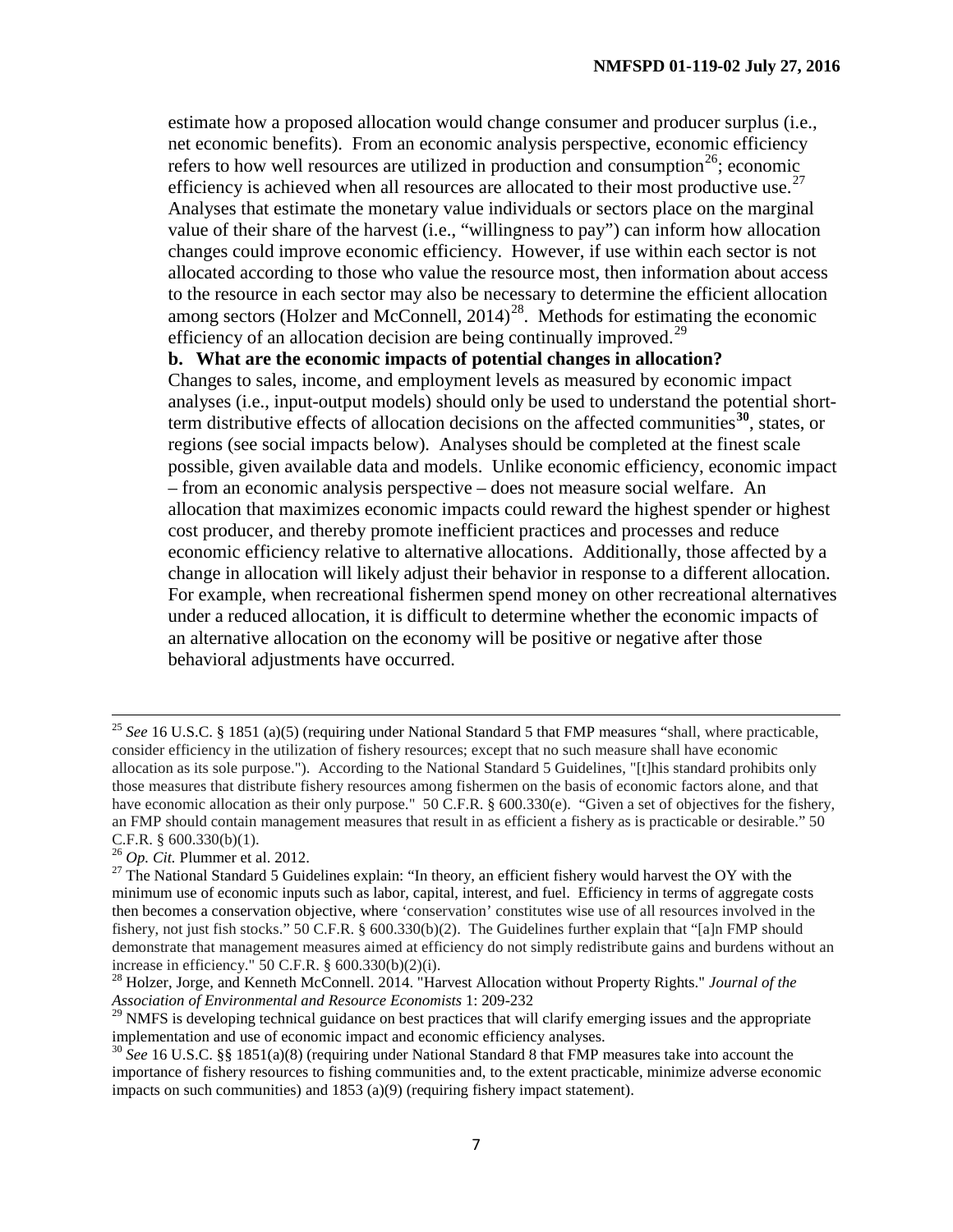## **3. Social Factors**

Allocation of a fishery resource can have social consequences on individuals and communities. For example, updating geographically-based allocations could impact the surrounding community by changing the demand for processing facilities, boats, and supplies such as bait and ice. When making allocation decisions, relevant questions on social factors could include, but are not limited to:

## **a. Is an allocation fair and equitable?**

Equity is an important issue in fisheries management. National Standard 4 requires, in relevant part, that if an allocation is made "among various United States fishermen, such allocation shall be…fair and equitable to all such fishermen…"[31](#page-8-0) Methods exist to gather information on the impacts of an allocation alternative, though assigning labels of "fairness" will remain subjective and the perception of "fair and equitable" will vary among individuals and sectors.<sup>[32](#page-8-1)</sup> Social impact analyses can point to potential disproportionate impacts of allocation decisions. Relevant sectors and sub-groups may include, among others, vessels of different size categories, target species, or gear; communities of different sizes and different levels of social vulnerability and fisheries dependence; large versus small businesses $^{33}$ ; or groups of fishermen from different states.

"Well-being" can also inform equity. Two broad principles of equity may be considered: vertical equity and horizontal equity. The former refers to different treatment of entities that are not alike while the latter refers to equal treatment among equal entities. Horizontal equity means that the distribution of well-being before and after a change in allocation is preserved. This might be the case for allocations that are primarily based on historical landings records. Vertical equity means that the distribution of well-being before and after a change in allocation has changed. Creating set-asides for entities that may have been disadvantaged by history-based allocations is an example of a measure that would affect vertical equity. In this case, vertical equity would become more even as a result of the set-aside.

## **b. Are there disproportionate adverse effects on low income and/or minority groups?**

Consistent with Executive Order 12898 and guidance from the Council on Environmental Quality<sup>34</sup>, NEPA analyses should continue to assess proposed actions for disproportionate and adverse effects on low-income and/or minority groups, including federally recognized tribes. Environmental justice assessments should include a review

<span id="page-8-0"></span><sup>31</sup> 16 U.S.C. § 1851(a)(4). *See* National Standard 4 Guidelines, 50 C.F.R. § 600.325(c) (addressing analysis of

<span id="page-8-2"></span>

<span id="page-8-1"></span> $^{32}$  Op. cit. Lapointe 2012.<br> $^{33}$  See 5 U.S.C. §§ 601 et seq. (requiring agency to review impacts of proposed regulations on small businesses and entities) and Executive Order 13272 (setting forth requirements for agencies when considering impacts on small businesses and entities).<br><sup>34</sup> *See* Council on Environmental Quality, Environmental Justice Guidance Under the NEPA (Dec. 10, 1997):

<span id="page-8-3"></span>[http://www.energy.gov/sites/prod/files/nepapub/nepa\\_documents/RedDont/G-CEQ-EJGuidance.pdf](http://www.energy.gov/sites/prod/files/nepapub/nepa_documents/RedDont/G-CEQ-EJGuidance.pdf) (providing guidance to Federal agencies on considering environmental justice in the NEPA process).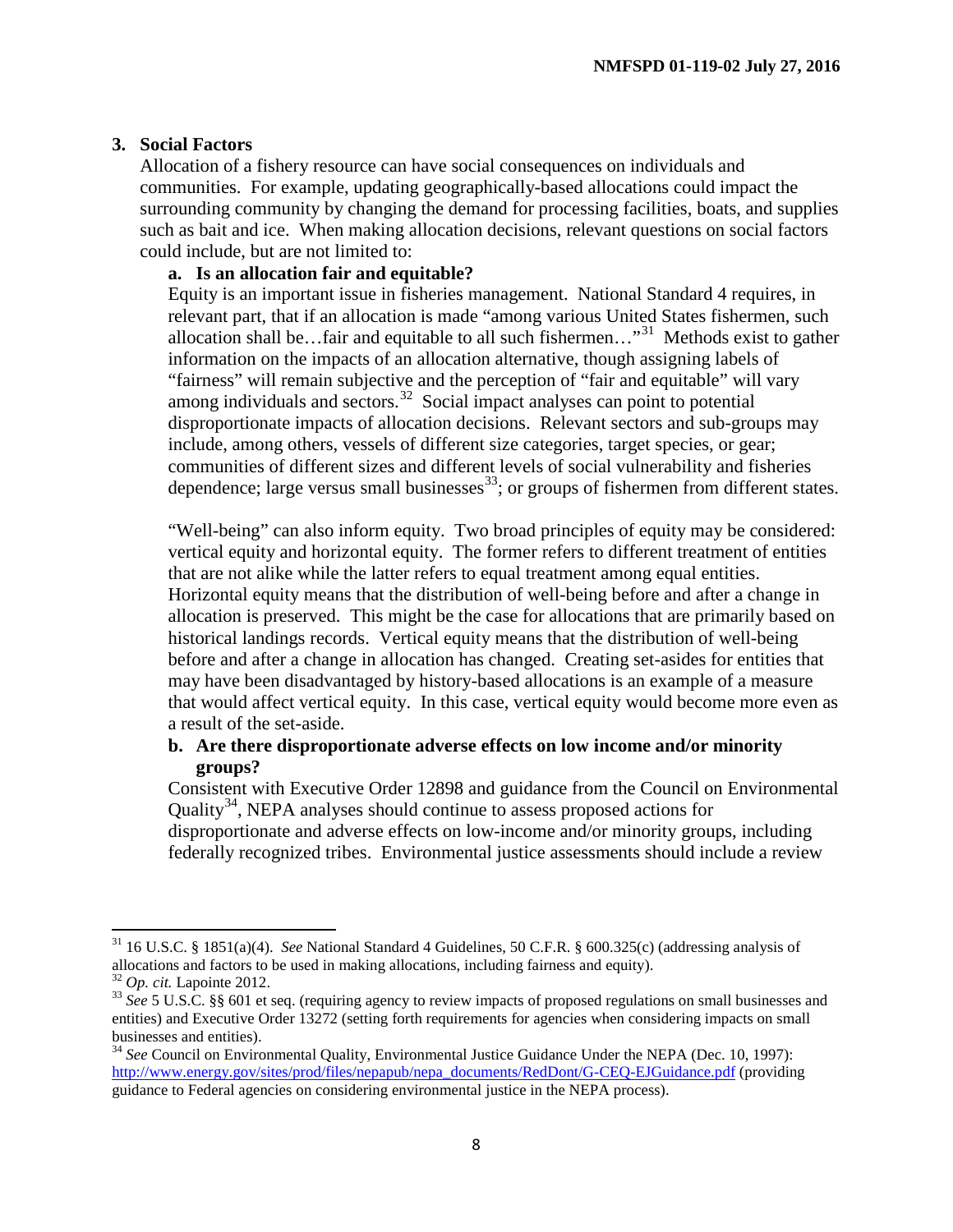of impacts on both directly and indirectly affected entities<sup>[35](#page-9-0)</sup> (e.g., minority processing workers whose jobs might change due to fisheries allocation decisions that impact the amount and/or timing of fish processing).

## **c. What is the importance of fishery resources to fishing communities?**

National Standard 8 requires that "[c]onservation and management measures shall, consistent with the conservation requirements of this Act…, take into account the importance of fishery resources to fishing communities…in order to (A) provide for the sustained participation of such communities, and (B) to the extent practicable, minimize adverse economic impacts on such communities".<sup>36</sup> When making allocation decisions, relevant fishing community questions could include, but are not limited to:

**i. What is the individual, local, and regional dependence and engagement in each sector[37,](#page-9-2) [38](#page-9-3)?**

What is the current dependence and engagement and how are these expected to change in the future (both under the status quo and under the allocation alternatives being considered)? Fishing dependence and engagement analyses should include potential impacts to commercial, for-hire, private angler, and subsistence fishing, as well as shoreside support industries, and should consider impacts at the local level (and could expand to regional/national level) if data are available. For example, dependence and engagement may decrease locally based on decreased opportunities in a particular fishery, but increase on a regional level based on greater opportunities in a different fishery. In addition, the importance of a given species or fishing activity to a culture should be considered when making allocation decisions.

## **ii. What is the community's vulnerability and adaptive capacity?**

Some communities may be more negatively impacted by changes to fishing production or fishery access than others. Social indicators have been developed that describe the vulnerability of a fishing community to "disruptive events" (Jepson and Colburn 2013)<sup>[39](#page-9-4)</sup>, such as a change to a group or sector's access to a fishing resource. For example, a community's current and historical dependence on a fishery can suggest a community's vulnerability and possible response to a change in commercial or recreational fishing access.<sup>[40](#page-9-5)</sup> Similarly, understanding a community's ability to adapt to changes may be useful (e.g., the adaptive capacity metric developed by Mathis et al.  $2014^{41}$  $2014^{41}$  $2014^{41}$ ).

<span id="page-9-2"></span><sup>37</sup> NMFS, Guidance for Social Impact Assessment:

<span id="page-9-0"></span><sup>35</sup> *Op.cit.* Council on Environmental Quality, Environmental Justice Guidance Under the NEPA, page 8; *see also* <sup>40</sup> C.F.R. § 1508.8 (defining "effects" under NEPA to include direct and indirect effects). <sup>36</sup> 16 U.S.C. § 1851(a)(8). *See also id.* § 1802(17) (defining "fishing community") and 50 C.F.R. § 600.345 (setting

<span id="page-9-1"></span>forth requirements for analyses under National Standard 8 Guidelines).

[www.nmfs.noaa.gov/sfa/laws\\_policies/economic\\_social/index.html](http://www.nmfs.noaa.gov/sfa/laws_policies/economic_social/index.html)

<span id="page-9-3"></span> $38$  Sepez, J., K. Norman and R. Felthoven. 2007. A quantitative model for ranking and selecting communities most involved in commercial fisheries. *NAPA Bulletin* 28, 43-56. 160.

<span id="page-9-4"></span><sup>&</sup>lt;sup>39</sup> Jepson, M., and L. L. Colburn 2013. Development of Social Indicators of Fishing Community Vulnerability and Resilience in the U.S. Southeast and Northeast Regions. U.S. Department of Commerce, NOAA Tech. Memo NMFS-F/SPO-129, 64p, available at [spo.nmfs.noaa.gov/tm/TM129.pdf.](file://HQDATA4/SF/SF3/National%20Standard%204/Workgroup%20-%20Policy/feedback%20from%20LC/spo.nmfs.noaa.gov/tm/TM129.pdf)<br><sup>40</sup> *Ibid.* 41 Mathis, J. T., S. R. Cooley, N. Lucey, S. Colt, J. Ekstrom, T. Hurst, C. Hauri, W. Evans, J. N. Cross, R.A Feely.

<span id="page-9-6"></span><span id="page-9-5"></span><sup>2014.</sup> Ocean acidification risk assessment for Alaska's fishery sector. Progress in Oceanography.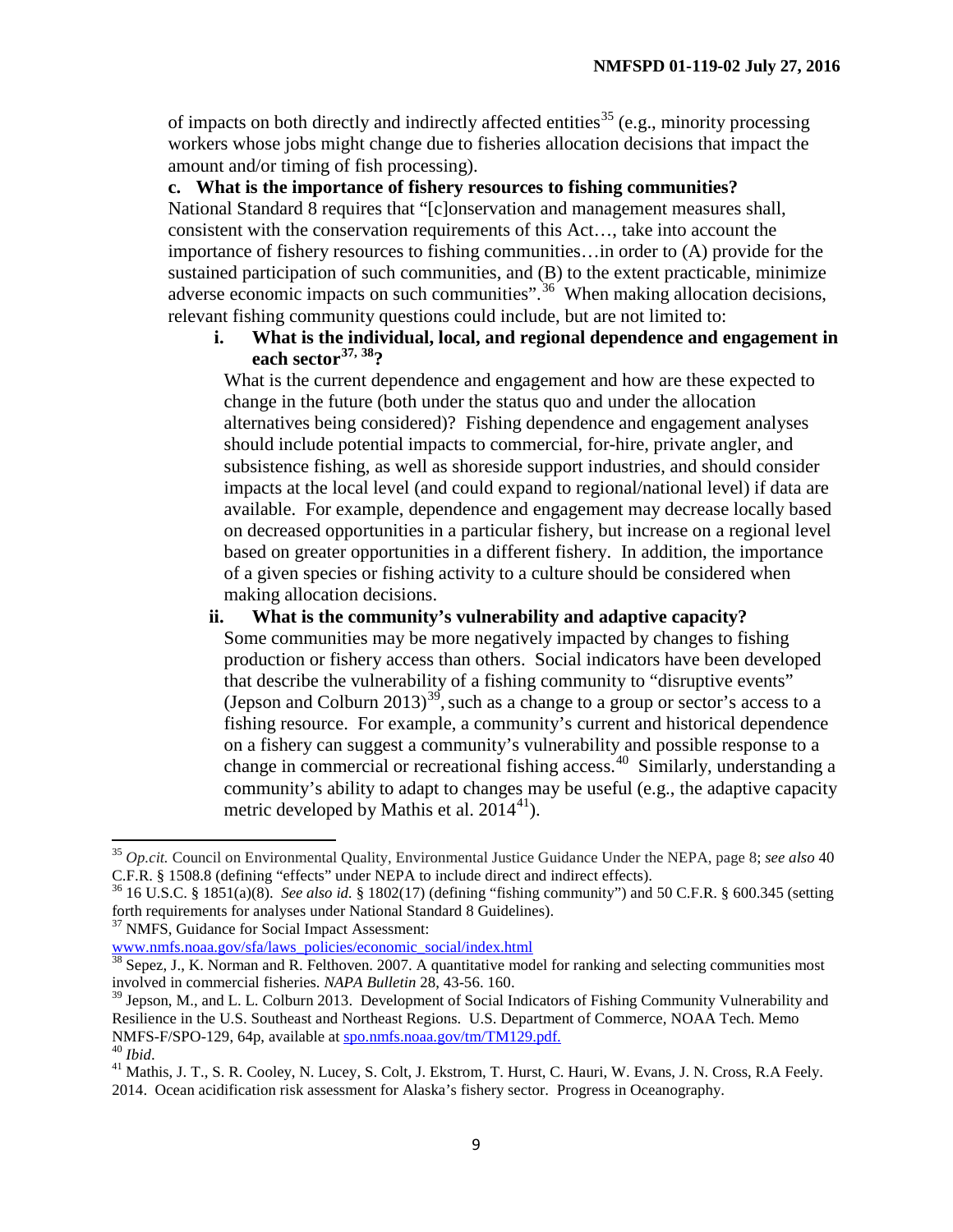#### **iii. Are there other social impacts?**

Changes to how fisheries are managed can have other social impacts. For example, reducing an allocation may decrease safety if access to a fishery is restricted to a limited number of days (e.g., shortened season) and fishermen must decide whether to fish despite unsafe conditions or miss the year's landings of that fishery (referred to as "derby" fishing).<sup>42</sup> Another example is potential impacts to non-consumptive uses of the resource, such as tourism or the intrinsic beauty of the ecosystem. Will other groups (e.g., beach goers, whale watchers, birders) be negatively impacted by a change in allocation?

## **4. Indicators of Performance and Change**

Councils should assess the current conditions of a fishery and document changes to the fishery that may indicate the need for updated allocations. When making allocation decisions, questions on performance and change could include, but are not limited to:

## **a. What are the trends in catch/landings?**

Historical and current catch and landings  $\det^{43}$  $\det^{43}$  $\det^{43}$  can provide important information about demand, after accounting for changes in annual catch limits and quotas. Past overages or underages should not be used to penalize or reward a group or sector; however, shortterm, in-season adjustments based on expected underages could be used to ensure full utilization of resources. Paybacks (reducing a catch limit in a subsequent year to account for an overage in the previous year) have been instituted as a mechanism to account for the biological impacts of overages; however, similar to in-season adjustments, they represent short-term fixes and not long-term changes to the allocations specified in fishery management plans. If there is a perpetual need for paybacks, this could indicate the need to reassess and change allocation, recognizing that there could also be monitoring or other management changes that need to be addressed. Caution should be exercised to avoid creating a perverse incentive system in the fishery and in its management. It is important to consider the reasons behind the overages or underages, such as lag time between catch and reporting, poor prediction of catch, ineffective effort controls, misreporting by fishermen, or intentional underages (e.g., for the purpose of maintaining higher catch rates).

#### **b. What is the status of fishery resources?**

A Council should consider the status of a stock (e.g., stock is undergoing overfishing, not undergoing overfishing, overfished, approaching an overfished condition, rebuilding, or rebuilt)<sup>[44](#page-10-2)</sup> when determining allocations. The MSA clarifies that harvest restrictions and recovery benefits must be allocated "fairly and equitably among the commercial, recreational, and charter fishing sectors in the fishery"<sup>[45](#page-10-3)</sup>; therefore, the costs and benefits

<span id="page-10-0"></span><sup>42</sup> *See* 16 U.S.C. § 1851(a)(10) (requiring under National Standard 10 that FMP measures shall, to the extent practicable, promote the safety of human life at sea) and 50 C.F.R. § 600.355 (National Standard 10 Guidelines).<br><sup>43</sup> See 16 U.S.C. § 1853 (a)(13) (requiring that FMP describe sectors which participate in the fishery and,

<span id="page-10-2"></span><span id="page-10-1"></span><sup>&</sup>lt;sup>44</sup> See 16 U.S.C. § 1853 (a)(10) (requiring that FMP specify objective and measurable criteria for identifying when fishery is overfished) and 50 C.F.R. §  $600.310(e)(2)$  (providing under National Standard 1 Guidelines for specification of criteria for determining overfishing and overfished status of stock or stock complex).

<span id="page-10-3"></span> $^{45}$  16 U.S.C. § 1853 (a)(14).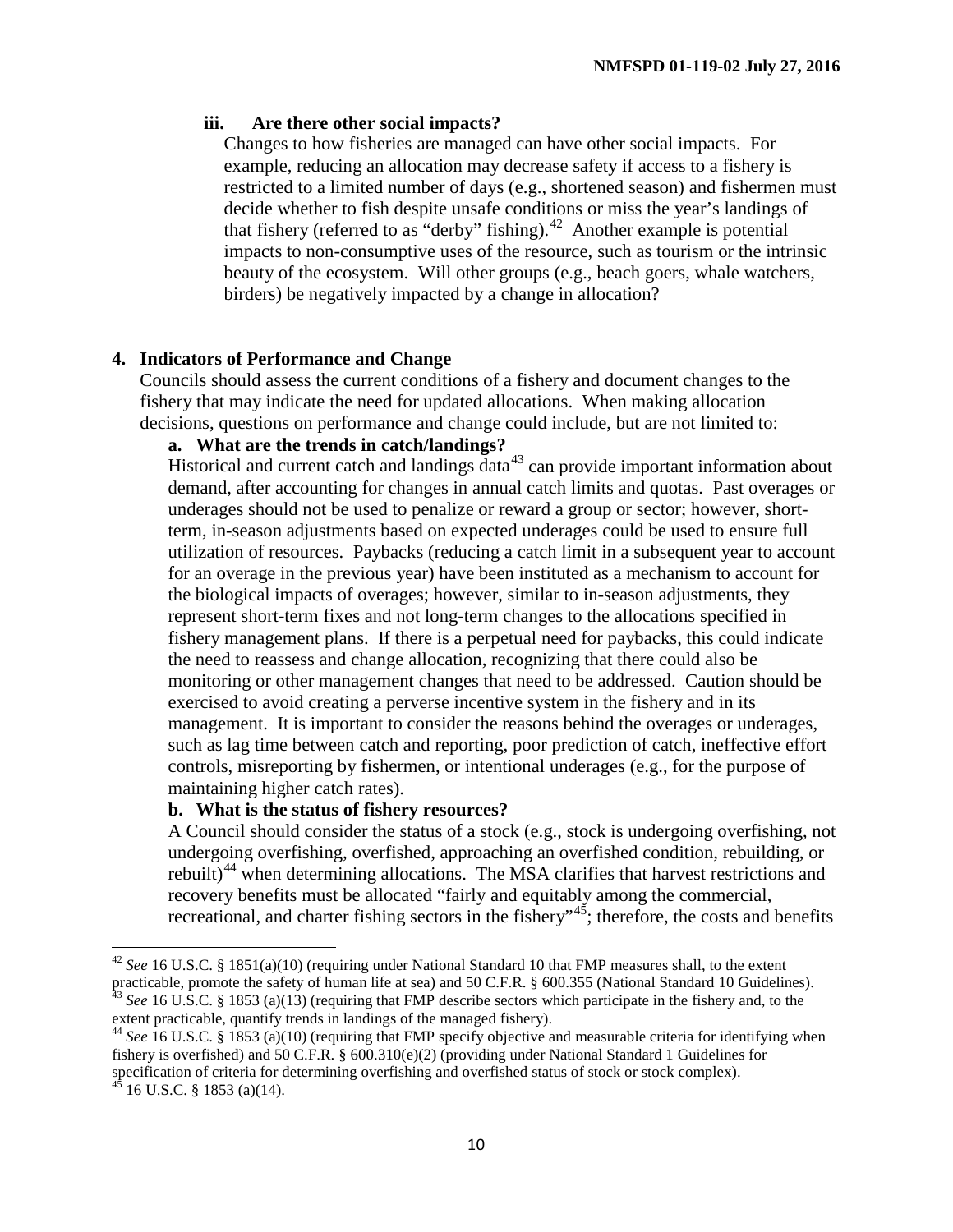to individuals and/or sectors should be considered when updates to stock status result in increases or decreases in allocations.

## **c. Has the distribution of the species changed?**

The distributions of species alter over time for reasons such as climate change (Nye et al.,  $2009$ <sup>[46](#page-11-0)</sup> or natural fluctuations in abundance (Bell et al., 2014)<sup>[47](#page-11-1)</sup>, among others. This may create jurisdictional disputes when the distribution crosses international, state, or council boundaries. Where the spatial distribution of the species does not match the spatial distribution of the allocation or geographic location of the fishermen, the allocation may need to be updated, recognizing that there could also be other management changes that need to be addressed.<sup>[48](#page-11-2)</sup> If a stock moves and it is financially viable for fishermen to follow the stock/species, then there can be conflict because fishermen in an area who are historically dependent on the stock will catch fish as well as fishermen new to the area, creating potential for overfishing and reducing the sustainability of the stock. Conversely, if a stock moves and it is not financially viable to follow the stock, there may be less potential for conflict if allocations can be updated to match the new distribution. For stocks expected to change geographic distribution, determining pre-arranged management responses is recommended (see above, "Recommended Practices When Reviewing and Making Allocation Decisions," Section d

– Planning for Future Conditions).

**d. What is the quality of information available for each sector or group?**

In order to properly manage a fishery, scientists need information on stock specific catch rates, abundance, and biology (age, growth, mortality, etc.), as well as data on social and economic aspects of the fishery<sup>49</sup>. Information can be compiled through fisherydependent and fishery-independent data sources. Fishery dependent data may be collected through use of dockside monitors, at-sea observers, logbooks, electronic monitoring and reporting systems, telephone surveys, and vessel-monitoring surveys. Fishery-dependent data collected varies between sectors. Improvements in the data collected through a fishery can result in a better understanding of the species and the appropriate management actions. [50](#page-11-4)

Councils should consider the quality and availability of fishery dependent data collected through each sector when making allocation decisions. Lack of detailed data should not be used to penalize a sector or a group; however, increased allocations could be

<span id="page-11-0"></span><sup>&</sup>lt;sup>46</sup> Nye, J. A., Link, J. S., Hare, J. A., and Overholtz, W. J. 2009. Changing spatial distribution of fish stocks in relation to climate and population size on the Northeast United States continental shelf. Marine Ecology Progress Series 393: 111-129.<br><sup>47</sup> Bell, R.J, J.A. Hare, J.P. Manderson, and D. E. Richardson. 2014. Externally Driven Changes in the Abundance

<span id="page-11-1"></span>of Summer and Winter Flounder. ICES Journal of Marine Science. doi: 10.1093/icesjms/fsu069.

<span id="page-11-2"></span><sup>&</sup>lt;sup>48</sup> Changes in stock distribution implicate other MSA mandates, such as National Standards 1 (preventing overfishing and achieving optimum yield) and 3 (management of stocks as a unit, to extent practicable). For example, reference points and catch targets may need to be updated if stock productivity changes with the shifting distribution.

<span id="page-11-3"></span><sup>&</sup>lt;sup>49</sup> *See* 16 U.S.C. § 1853(a)(5) (requiring that FMP specify pertinent data to be submitted to agency with respect to commercial, recreational, charter fishing, and fishing processing in the fishery).

<span id="page-11-4"></span><sup>&</sup>lt;sup>50</sup> For example, due to scientific uncertainty, data poor stocks are often managed more conservatively than data rich stocks. Increasing an allocation to a group or sector that provides better biological information may allow for higher retainable catch (due to less of a buffer for uncertainty) in the future.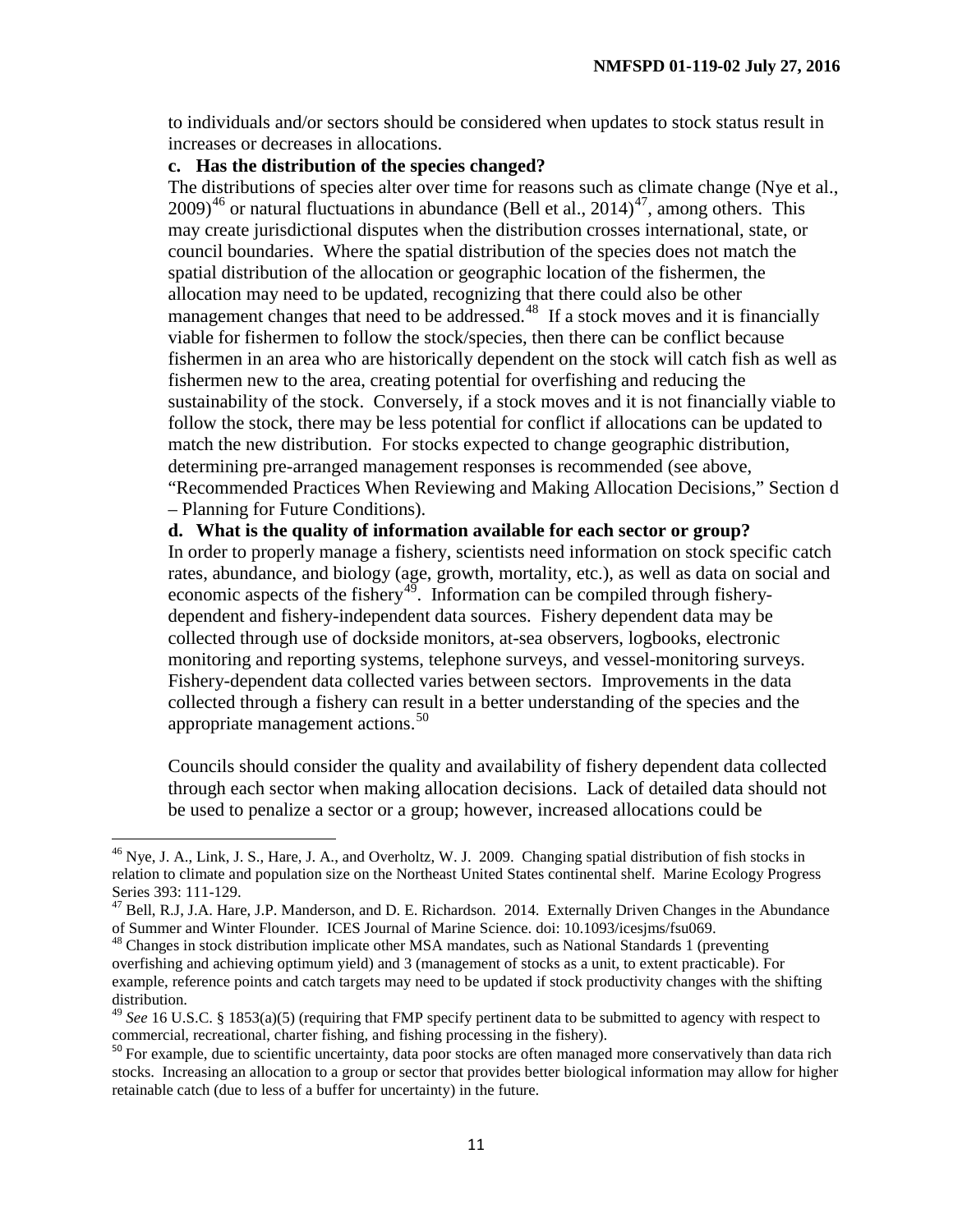considered as an incentive to improving data quality. Where appropriate, allocation decisions which incentivize cooperative research or improvements in self-reported data could also be considered in data poor situations, consistent with relevant MSA requirements.

#### **Summary**

Allocation of fishery resources is a complex issue facing fishery managers. Because fisheries management, and the conditions surrounding fisheries, are not static, allocation decisions need to be considered in the context of adaptive management. This document provides recommended practices and guidance on allocation factors that a regional fishery management council should consider when making allocation decisions. The Council Coordinating Committee created a companion document that describes triggers that can be used to determine when to review allocation decisions. NMFS is committed to working with the Councils to assist them in their allocation decisions.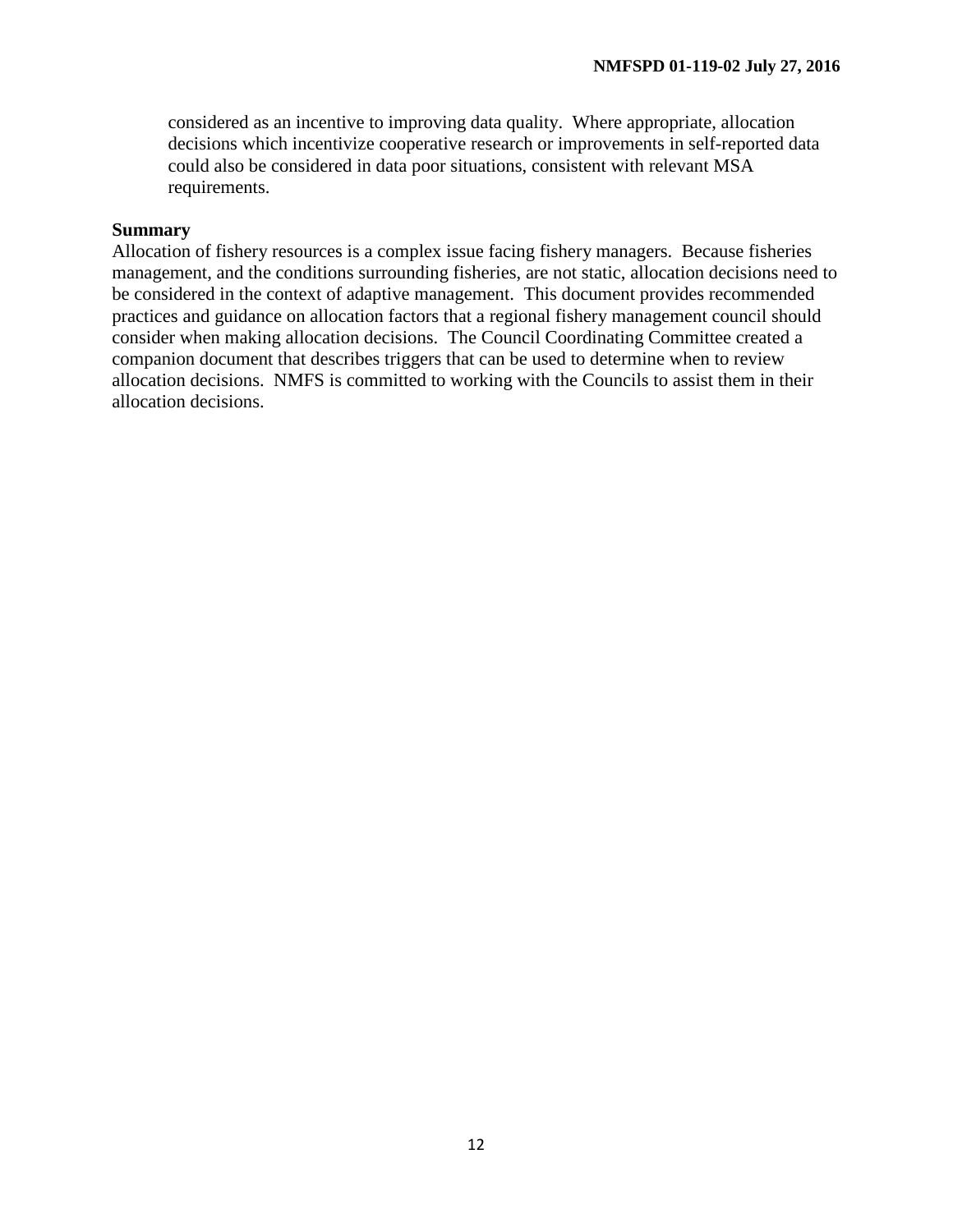# **Appendix A: Existing National Policy**

# **1. Magnuson-Stevens Fishery Conservation and Management Act (MSA) [51](#page-13-0)**

Language relevant to allocation decisions is found throughout the MSA, most significantly in National Standards 1, 4, 5, 8, and 9 concerning optimum yield, allocation, economic efficiency, communities, and bycatch, respectively. MSA sections  $303A(c)(3)$  and  $(c)(5)$  specify requirements for determining initial allocations and fishing community allocations for Limited Access Privilege Programs (LAPPs)<sup>[52](#page-13-1)</sup>. MSA sections  $303(a)(14)$ ,  $303(b)(6)$ ,  $303(b)(11)$ , and  $304(e)(4)(b)$  also detail considerations for allocation decision making.<sup>[53](#page-13-2)</sup>

- **a. National Standard 1[54:](#page-13-3)** "Conservation and management measures shall prevent overfishing while achieving, on a continuing basis, the optimum yield from each fishery for the United States fishing industry."
- **b. National Standard 4[55:](#page-13-4)** "Conservation and management measures shall not discriminate between residents of different States. If it becomes necessary to allocate or assign fishing privileges among various United States fishermen, such allocation shall be
	- (A) fair and equitable to all such fishermen;
	- (B) reasonably calculated to promote conservation; and

(C) carried out in such manner that no particular individual, corporation, or other entity acquires an excessive share of such privileges."

- **c. National Standard 5[56:](#page-13-5)** "Conservation and management measures shall, where practicable, consider efficiency in the utilization of fishery resources; except that no such measure shall have economic allocation as its sole purpose."
- **d. National Standard 8[57:](#page-13-6) "**Conservation and management measures shall, consistent with the conservation requirements of this Act (including the prevention of overfishing and rebuilding of overfished stocks), take into account the importance of fishery resources to fishing communities by utilizing economic and social data that meet the requirements of [National Standard 2], in order to

(A) provide for the sustained participation of such communities, and

(B) to the extent practicable, minimize adverse economic impacts on such communities."

**e. National Standard 9[58:](#page-13-7) "**Conservation and management measures shall, to the extent practicable,

(A) minimize bycatch and

(B) to the extent bycatch cannot be avoided, minimize the mortality of such bycatch."

**f. LAPP: Eligibility of fishing communities to participate in a LAPP[59](#page-13-5): "**To be eligible to participate in a limited access privilege program to harvest fish, a fishing community shall—

<span id="page-13-1"></span><span id="page-13-0"></span><sup>&</sup>lt;sup>51</sup> www.nmfs.noaa.gov/sfa/laws\_policies/msa/documents/msa\_amended\_2007.pdf<br><sup>52</sup> 16 U.S.C. § 1853a. Limited Access Privilege Programs are a subset of Catch Share Programs.<br><sup>53</sup> 16 U.S.C. §§ 1853(a)(14), (b)(6), (b)(11); 1

<span id="page-13-3"></span><span id="page-13-2"></span>

<span id="page-13-4"></span>

<span id="page-13-5"></span>

<span id="page-13-6"></span>

<span id="page-13-7"></span>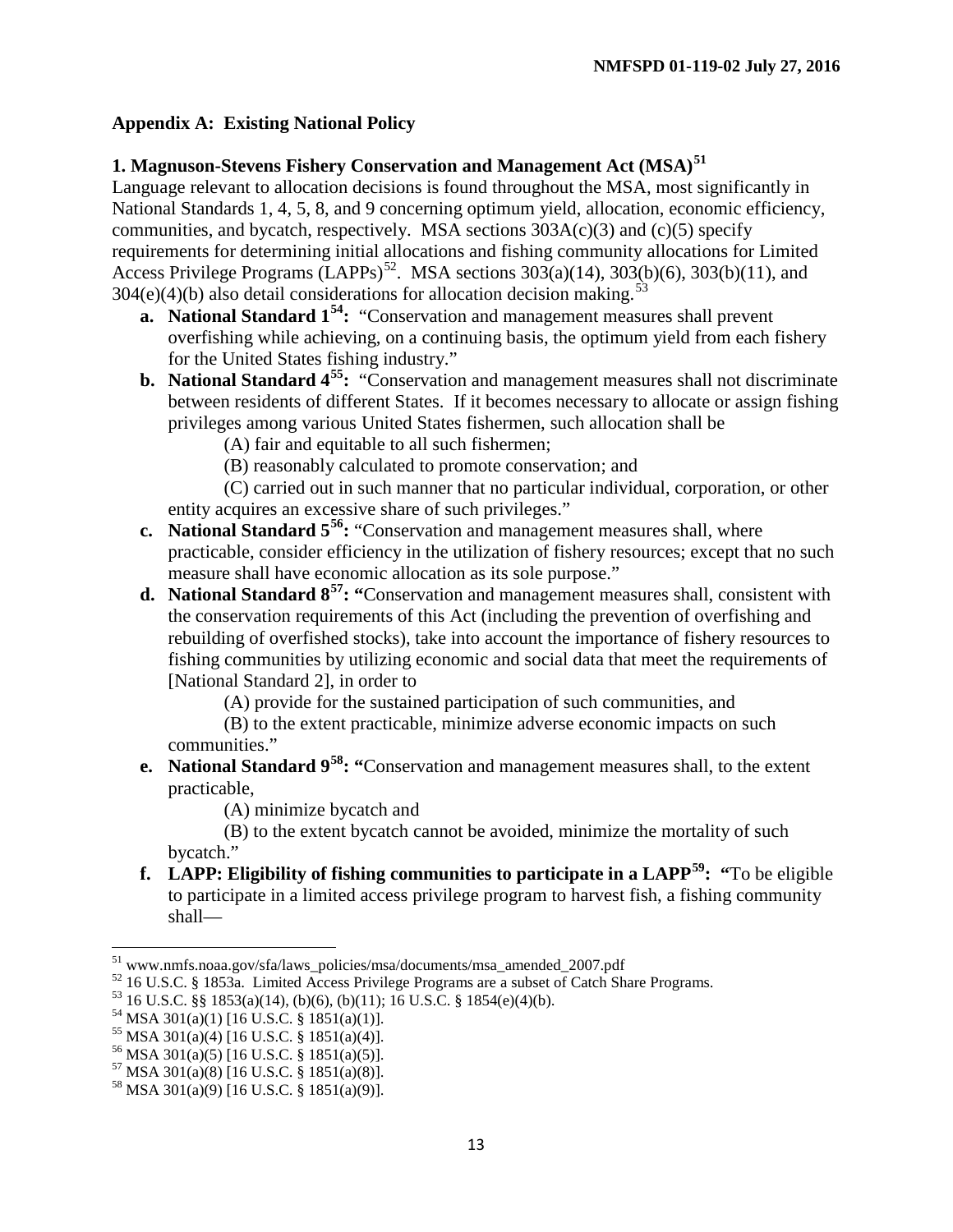(I) be located within the management area of the relevant Council;

(II) meet criteria developed by the relevant Council, approved by the Secretary, and published in the Federal Register;

(III) consist of residents who conduct commercial or recreational fishing, processing, or fishery-dependent support businesses within the Council's management area; and

(IV) develop and submit a community sustainability plan to the Council and the Secretary that demonstrates how the plan will address the social and economic development needs of coastal communities, including those that have not historically had the resources to participate in the fishery, for approval based on criteria developed by the Council that have been approved by the Secretary and published in the Federal Register."

**g. LAPP: Requirements for allocation[60](#page-14-0):** "In developing a limited access privilege program to harvest fish a Council or the Secretary shall—

(A) establish procedures to ensure fair and equitable initial allocations, including consideration of— (i) current and historical harvests; (ii) employment in the harvesting and processing sectors; (iii) investments in, and dependence upon, the fishery; and (iv) the current and historical participation of fishing communities;

(B) consider the basic cultural and social framework of the fishery, especially through— (i) the development of policies to promote the sustained participation of small owner-operated fishing vessels and fishing communities that depend on the fisheries, including regional or port-specific landing or delivery requirements; and (ii) procedures to address concerns over excessive geographic or other consolidation in the harvesting or processing sectors of the fishery;

(C) include measures to assist, when necessary and appropriate, entry-level and small vessel owner-operators, captains, crew, and fishing communities through set-asides of harvesting allocations, including providing privileges, which may include set-asides or allocations of harvesting privileges, or economic assistance in the purchase of limited access privileges;

(D) ensure that limited access privilege holders do not acquire an excessive share of the total limited access privileges in the program by—(i) establishing a maximum share, expressed as a percentage of the total limited access privileges, that a limited access privilege holder is permitted to hold, acquire, or use; and (ii) establishing any other limitations or measures necessary to prevent an inequitable concentration of limited access privileges; and

(E) authorize limited access privileges to harvest fish to be held, acquired, used by, or issued under the system to persons who substantially participate in the fishery, including in a specific sector of such fishery, as specified by the Council."

**h. LAPP: Authorization of the use of Auctions[61:](#page-14-1)** "In establishing a limited access privilege program, a Council shall consider, and may provide, if appropriate, an auction system or other program to collect royalties for the initial, or any subsequent, distribution of allocations in a limited access privilege program if—

<span id="page-14-0"></span><sup>&</sup>lt;sup>59</sup> MSA 303A(c)(3)(A)(i) [16 U.S.C. § 1853a(c)(3)(A)(i)].<br><sup>60</sup> MSA 303A(c)(5) [16 U.S.C. § 1853a(c)(5)]; for programs established after the 2007 MSA reauthorization.<br><sup>61</sup> MSA 303A(d) [16 U.S.C. § 1853a(d)].

<span id="page-14-1"></span>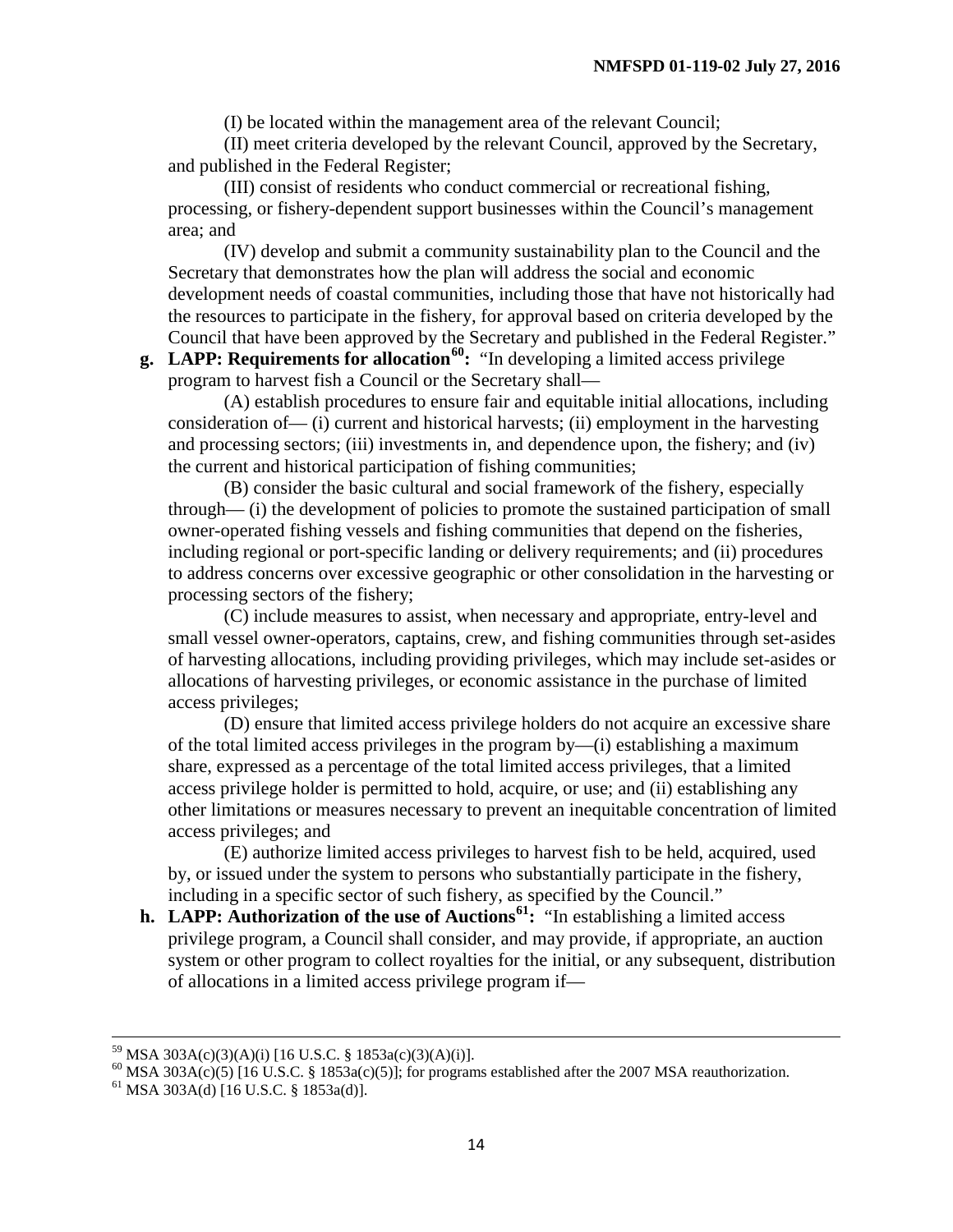(1) the system or program is administered in such a way that the resulting distribution of limited access privilege shares meets the program requirements of this section; and

(2) revenues generated through such a royalty program are deposited in the Limited Access System Administration Fund established by section 305(h)(5)(B) and available subject to annual appropriations."

## **i. Other Applicable Sections:**

**MSA 303(a)(14)[62](#page-15-0)** stipulates that, when harvest reductions are required, the harvest restrictions and recovery benefits must be allocated "fairly and equitably among the commercial, recreational and charter fishing sectors."

**MSA 303(b)(6)<sup>[63](#page-15-1)</sup>** provides that a Council may establish a "limited access system" provided that it takes into account present and historical participation in the fishery, dependence on the fishery, the economics of the fishery, the capability of the vessels to engage in other fisheries, the cultural and social framework relevant to the fishery, the fair and equitable distribution of access privileges, and any other relevant considerations.

**MSA 303(b)(11)<sup>[64](#page-15-2)</sup>** authorizes setting aside a portion of the total quota "for use in scientific research."

**MSA 304(e)(4)(B)[65](#page-15-3)** provides that rebuilding programs must allocate "overfishing restrictions and recovery benefits fairly and equitably among sectors of the fishery."

## **2. Select Relevant NMFS Documents. For additional documents, see Morrison and Scott (2014).[66](#page-15-4)**

# **a. National Standard Guidelines.** [67](#page-15-5)

NMFS provides official guidance on what the National Standards mean for fisheries management. Guidance for NS4 and NS5 were revised in 1998, NS8 and NS9 were revised in 2008, and NS1 were revised in 2009 and proposed to be revised again in 2015.

# **b. NOAA Catch Share Policy. [68](#page-15-6)**

The NOAA Catch Share Policy provides guidance on making initial allocation decisions for catch share<sup>[69](#page-15-7)</sup> programs. In addition, the policy states that all allocation decisions should be revisited on a regular basis under a catch share program or other management approach.

<span id="page-15-2"></span>

<span id="page-15-4"></span><span id="page-15-3"></span>

<span id="page-15-1"></span><span id="page-15-0"></span><sup>&</sup>lt;sup>62</sup> 16 U.S.C. § 1853(a)(14).<br>
<sup>63</sup> 16 U.S.C. § 1853(b)(6).<br>
<sup>64</sup> 16 U.S.C. § 1853(b)(11).<br>
<sup>65</sup> 16 U.S.C. § 1854(e)(4)(B).<br>
<sup>66</sup> Morrison, W.E., T.L. Scott. 2014. Review of Laws, Guidance, Technical Memorandums and Case Related to Fisheries Allocation Decisions. U.S. Dept. of Commerce. NOAA Technical Memorandum NMFS-F/SPO-148, 32

<span id="page-15-5"></span>p.www.nmfs.noaa.gov/sfa/laws\_policies/national\_standards/documents/morrison\_scott\_nmfs\_f\_spo\_148.pdf.<br>
<sup>67</sup> www.nmfs.noaa.gov/sfa/laws\_policies/national\_standards/index.html<br>
<sup>68</sup> www.nmfs.noaa.gov/sfa/management/catch\_sh

<span id="page-15-6"></span>

<span id="page-15-7"></span>fishery's total allowable catch to individuals, cooperatives, communities, or other entities. Each recipient of a catch share is directly accountable to stop fishing when its exclusive allocation is reached. The term includes specific programs defined in law such as "limited access privilege" (LAP) and "individual fishing quota" (IFQ) programs, and other exclusive allocative measures such as Territorial Use Rights Fisheries (TURFs) that grant an exclusive privilege to fish in a geographically-designated fishing ground.